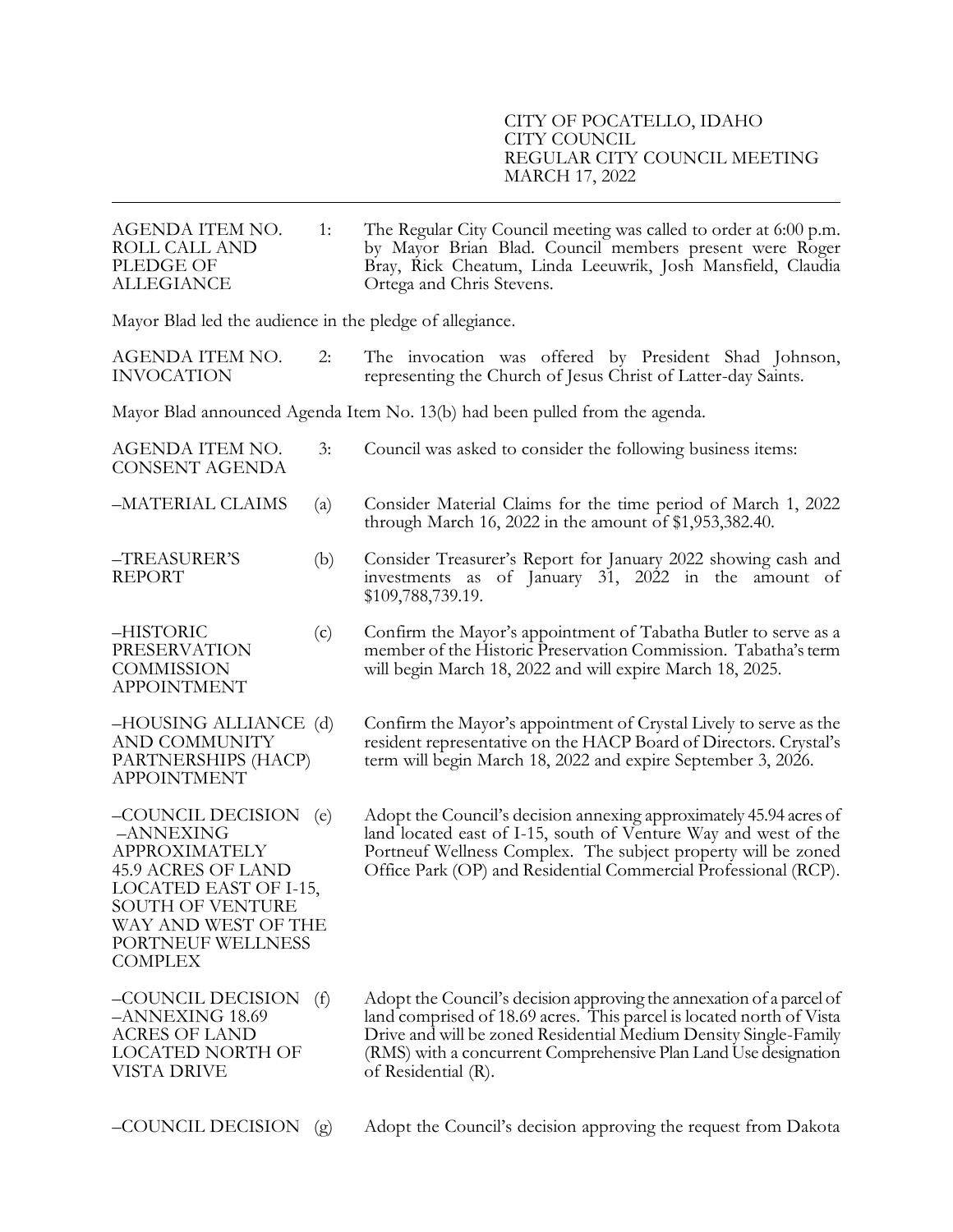# REGULAR CITY COUNCIL MEETING 2 MARCH 17, 2022

| Worrell to amend the zoning designation of approximately 3.05 acres<br>of land located at 600 Jefferson Street from Residential Medium<br>Density Single-Family (RMS) to Residential Commercial<br>Professional (RCP).                                                                                                                                                                |
|---------------------------------------------------------------------------------------------------------------------------------------------------------------------------------------------------------------------------------------------------------------------------------------------------------------------------------------------------------------------------------------|
| Adopt the Council's decision approving the final plat for Trail Creek<br>Townhouses – Division 1, which subdivides 6.65 acres of land into<br>sixty-two $(62)$ lots, with two $(2)$ lots as common areas. This property<br>is located within a Residential Commercial Professional (RCP)<br>district and will be accessed from the intersection of Gathe Drive<br>Foothill Boulevard. |
| Approve a renewal of the Management Agreement with Historic<br>Downtown Pocatello, Inc., subject to Legal Department review, to<br>administer and manage the operations of the Business<br>District (B.I.D.). Council may also wish to<br>POCATELLO, INC.<br>have reviewed the employment agreement<br>Historic Downtown Pocatello, Inc. as provided                                  |
|                                                                                                                                                                                                                                                                                                                                                                                       |

for in the management agreement.

Mr. Bray requested that Agenda Item No. 3(a) be considered as a separate Agenda Item.

A motion was made by Mr. Cheatum, seconded by Ms. Leeuwrik, to approve item 3(b) through 3 (i) of the consent agenda. Upon roll call, those voting in favor were Cheatum, Leeuwrik, Bray, Mansfield, Ortega and Stevens.

Council discussed Agenda Item No. 3(a) at this time.

A motion was made by Mr. Cheatum, seconded by Mr. Mansfield, to approve Consent Agenda 3(a). Upon roll call those voting in favor were Cheatum, Mansfield, Bray, Leeuwrik, Ortega and Stevens

AGENDA ITEM NO. 4: Mr. Cheatum, on behalf of Mayor Blad, proclaimed the month of PROCLAMATIONS March 2022 to be the 50th Anniversary of the National Senior March 2022 to be the 50th Anniversary of the National Senior Nutrition Program in Pocatello and encouraged every resident to

recognize older adults and the people who support them through nutrition services as essential contributors to the strength of our community.

Pam Landon, Senior Activity Center, accepted the proclamation and thanked the Mayor and Council for the recognition.

Mrs. Ortega, on behalf of Mayor Blad, proclaimed April 2-8, 2022 to be Week of the Young Child in Pocatello and encouraged all citizens to work to support and invest in early childhood in Pocatello.

Tori Eldridge, representing the Child Care Advisory Board, accepted the proclamation and thanked the Mayor and Council for the recognition.

Mayor Blad announced that Agenda Item No. 6 had been pulled from the agenda.

AGENDA ITEM NO. 5: Mayor Blad reminded the Council members of the following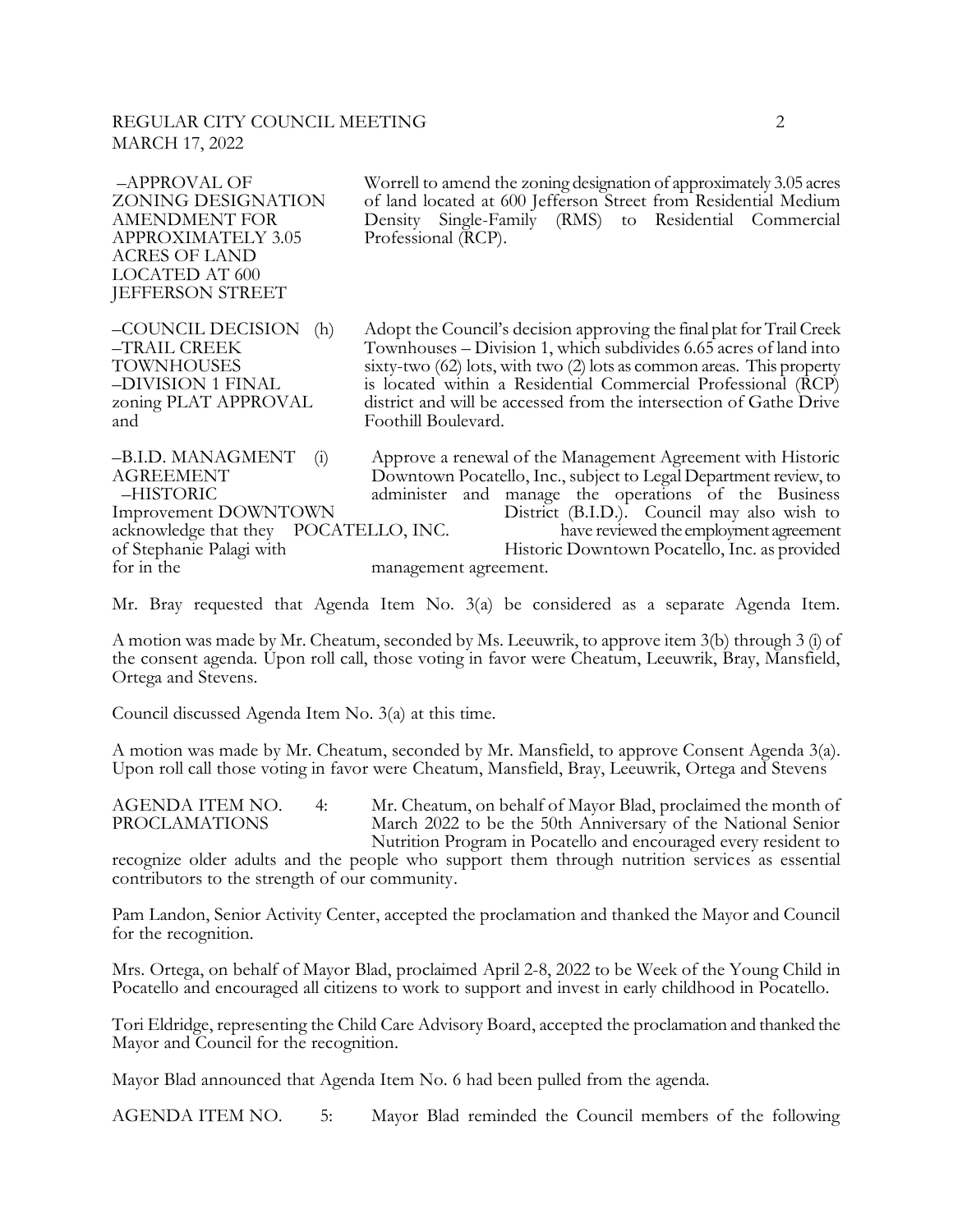#### REGULAR CITY COUNCIL MEETING 3 MARCH 17, 2022

CALENDAR REVIEW meetings on April 7th: Clarification Meeting at 5:30 p.m.; and Regular Council meeting at 6:00 p.m.; and Council Work Session to be held on April 14th at 9:00 a.m.

Mayor Blad announced that the Annual Spring Clean Up at City Cemeteries begins March 28th. Crews will remove and discard all flowers and decorations. Citizens are asked to remove decorations, etc. they have placed on cemetery spaces if they wish to avoid disposal of the item by staff. Clean up is expected to continue through the end of April. Mayor Blad noted that in accordance with President Biden's Executive Order all individuals must wear a face covering while at Pocatello Regional Airport and on Pocatello Regional Transit vehicles.

| AGENDA ITEM NO.<br>CHILD CARE LICENSE<br>DENIAL APPEAL<br>–LABARGE     | 6: | As announced earlier, Agenda Item No. 6, to appeal the decision of<br>Pocatello Police Department staff which denied Wendy Labarge a<br>Child Care License was pulled from the agenda. |
|------------------------------------------------------------------------|----|----------------------------------------------------------------------------------------------------------------------------------------------------------------------------------------|
| AGENDA ITEM NO.<br><b>FIRE CHIEF</b><br><b>APPOINTMENT</b><br>–O'HEARN | 7: | Council was asked to confirm the Mayor's appointment of Ryan<br>O'Hearn as Fire Chief, effective March 17, 2022.                                                                       |

A motion was made by Mr. Mansfield, seconded by Ms. Leeuwrik, to confirm the Mayor's appointment of Ryan O'hearn as Fire Chief, effective March 17, 2022. Upon roll call, those voting in favor were Mansfield, Leeuwrik, Bray, Cheatum, Ortega and Stevens.

Chief O'Hearn thanked the Council and expressed his appreciation to be a part of the Fire Department.

DOWNTOWN City plan. DEVELOPMENT PLAN

AGENDA ITEM NO. 8: This time was set aside for the Council to hear comments from the PUBLIC HEARING public regarding the Pocatello Downtown Development Plan. –POCATELLO Council may wish to adopt the proposed document as an official

Mayor Blad opened the public hearing.

Jim Anglesey, Senior Planner, stated the Pocatello Downtown Development Plan provides a guiding vision and implementation strategy for future improvement. He noted this vision aims at guiding development and future investments through the recommendation and implementation of design solutions as well as catalytic projects and policies. Mr. Anglesey added as a living document, this plan is designed in a way that is meant to be built upon and added to in the future. He noted while the premise, principles and values of the vision serve as an unchanging foundation, the components and details of the vision will evolve as ongoing public engagement, investments and community support occur. Mr. Anglesey stated this document is meant to serve as a companion to the City of Pocatello's Comprehensive Plan, the Portneuf River Vision and the Utah State University's 2018 urban design study entitled "The City of Pocatello and the Portneuf River". He added that these resources provide a unified vision for the continued revitalization of both the natural and urban ecological systems present in Pocatello and the Downtown area. Mr. Anglesey noted the implementation of this shared vision is a key to improving the quality of life in Pocatello, this includes greater environmental quality, economic success, social opportunities and an enhanced sense of belonging. He stated through the active use and implementation of these guiding documents, the assets and identity of Pocatello will be greatly enhanced in meaningful, effective and responsible ways. Mr. Anglesey reported that following a public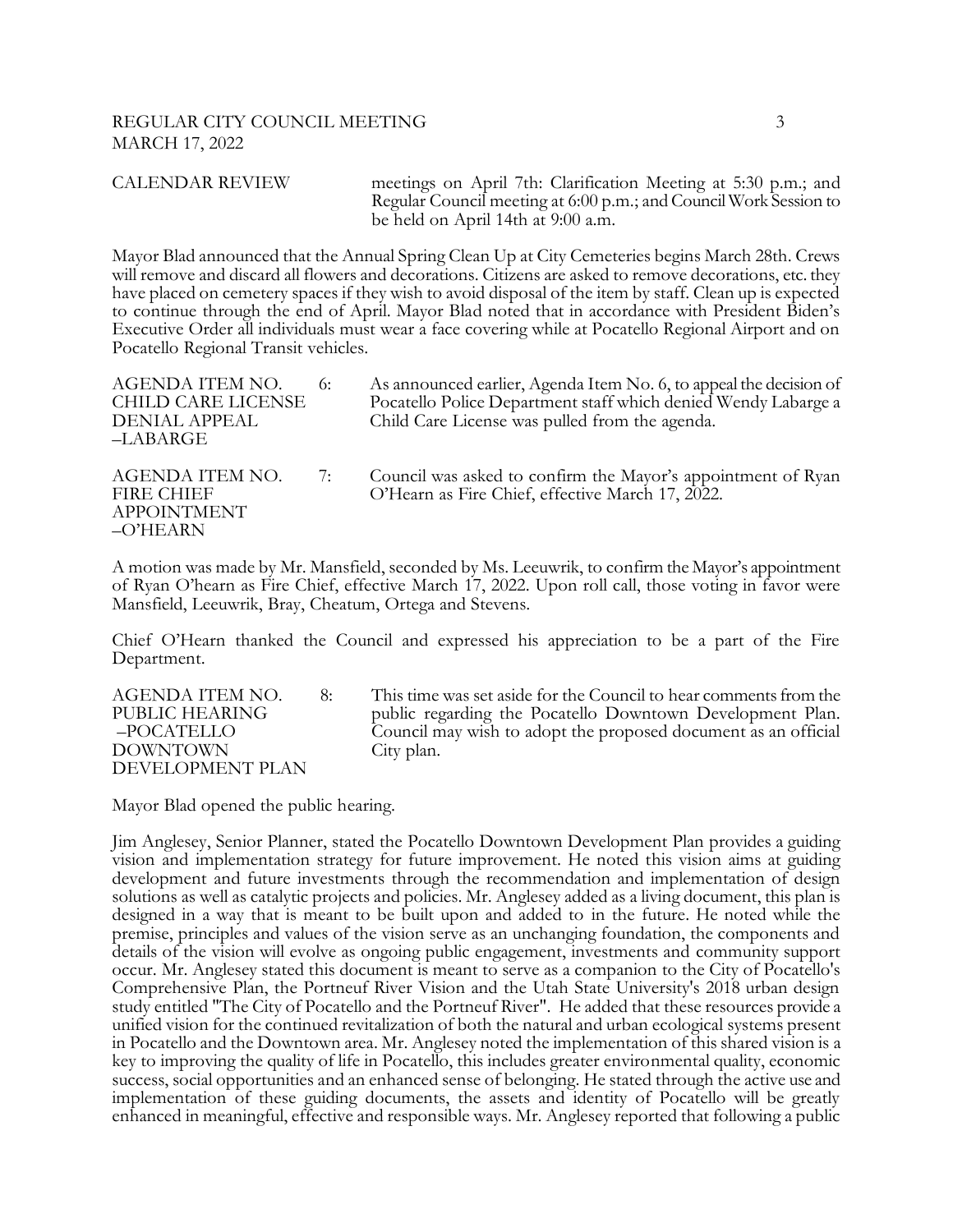### REGULAR CITY COUNCIL MEETING 4 MARCH 17, 2022

hearing on February 23, 2022, the Planning and Zoning Commission recommended approval of the Pocatello Downtown Development Plan. He added that all public notice requirements were met.

Ms. Leeuwrik clarified the reason for using Utah State University for the 2018 report and not Idaho State University (ISU) is because ISU no longer has an architecture program and has never had a landscaping program.

In response to questions from Council, Mr. Anglesey stated that raising taxes was never discussed in creating this plan. He noted this is a guiding vision and strategic framework to guide the resurgence of Downtown Pocatello over the next 20 years. Mr. Anglesey stated that a portion of the plan gives the history of Pocatello and the indigenous people.

Mayor Blad announced that no written correspondence had been received.

Jacquee Alvord, Pocatello resident, spoke in support of the Pocatello Downtown Development Plan. She expressed her feelings of excitement by bringing the community together as in the past.

Dakota Worell, Pocatello resident, spoke in support of the Pocatello Downtown Development Plan. He added it will help bring foot traffic and more income to the city. Mr. Worrell stated that it is a good way to let citizens see what their tax dollars are doing.

Allan Larsen, Pocatello resident, spoke in support of the Pocatello Downtown Development Plan. He expressed his joy for bringing life back to the Downtown area.

James Young, Pocatello resident, spoke in support of the Pocatello Downtown Development Plan. He stated the reason he invested in property Downtown was due to improvements being made.

Hannah Green, Pocatello resident, spoke in support of the Pocatello Downtown Development Plan. She noted that planning for unused vacant areas and using them in a purposeful and meaningful way, is positive.

Elizabeth Preston, Pocatello resident, spoke in support of the Pocatello Downtown Development Plan. She expressed her gratitude in seeing the incorporation of nature into the Downtown area.

Nikki Taysom, Pocatello resident, spoke in opposition of the Pocatello Downtown Development Plan. She expressed her concerns of safety in the Downtown area.

There being no further public comments, Mayor Blad closed the public hearing.

A motion was made by Mr. Cheatum, seconded by Ms. Leeuwrik, to adopt the Pocatello Downtown Development Plan, with the removal of information pertaining to the Downtown Plan Committee as outlined on page 68 of the proposed document as an official City plan and that the decision be set out in appropriate Council decision format. Upon roll call, those voting in favor were Cheatum, Leeuwrik, Bray, Mansfield, Ortega and Stevens.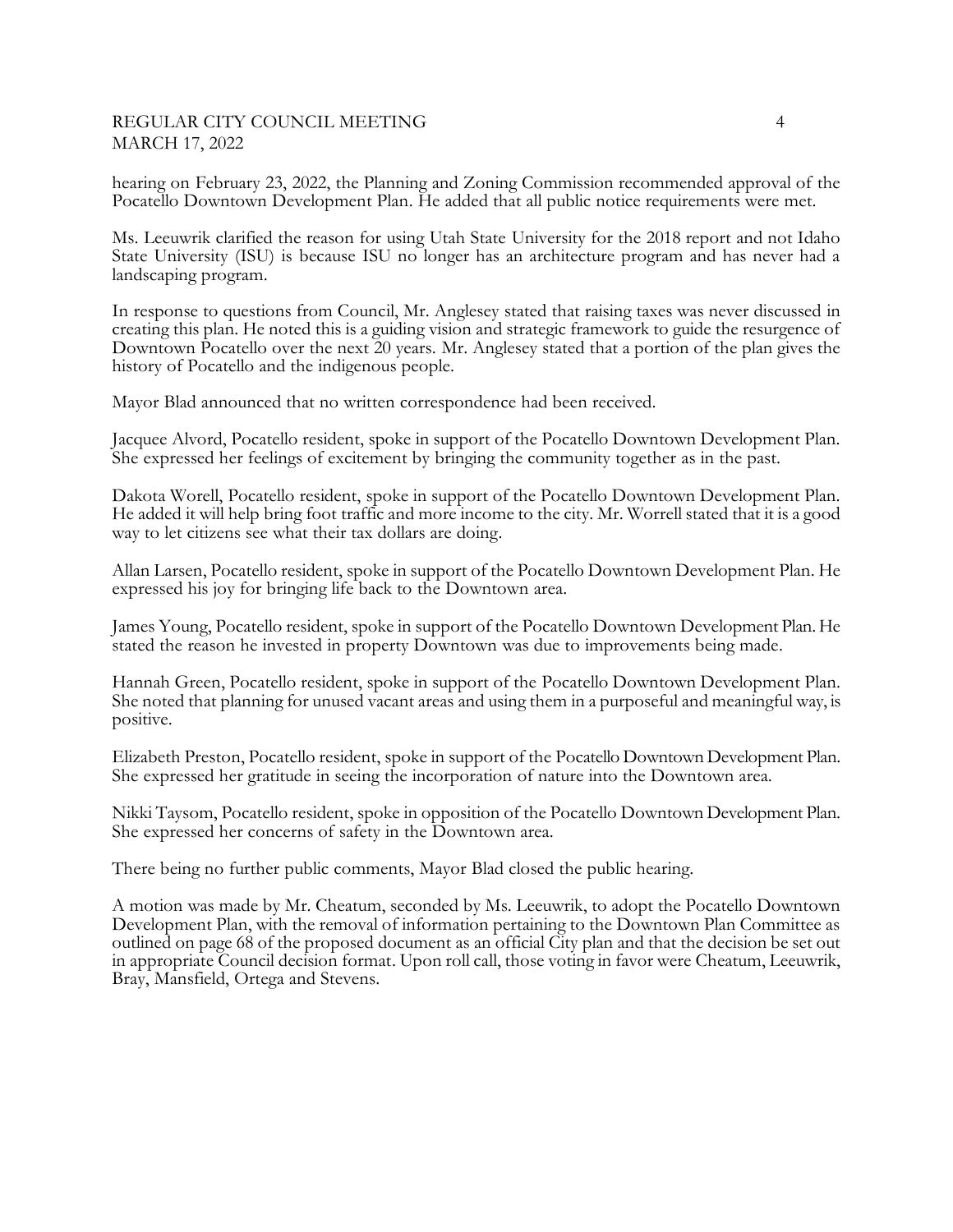#### REGULAR CITY COUNCIL MEETING 5 MARCH 17, 2022

| AGENDA ITEM NO.<br>9:<br>-EMPLOYEE<br><b>HANDBOOK</b> | Council was asked to consider approving the following changes to<br>the Employee Handbook:                                                              |
|-------------------------------------------------------|---------------------------------------------------------------------------------------------------------------------------------------------------------|
| <b>AMENDMENT REQUESTS</b><br>-HUMAN RESOURCES         | a) Include the new federal holiday, Juneteenth, to the City's<br>recognized holiday schedule as discussed at the February 10, 2022<br>Work Session; and |
|                                                       | b) Remove the 12.5 odometer mile requirement from designated<br>immediate response personnel as discussed at the March 10, 2022                         |

In response to questions from Council, Heather Buchanan, Human Resources Director, stated only the handbook is being updated. She noted that only employees on the Hybrid pay scale will be affected by the change. Ms. Buchanan stated that the Police Department will have eight (8) hours of vacation added. She explained the Fire Department is only asking to close Station One (1) to the public for the Juneteenth holiday, giving their administration staff the added holiday.

Work Session.

A motion was made by Ms. Leeuwrik, seconded by Ms. Stevens, to approve changes in the Employee Handbook as outlined in Agenda Item No. 9(a) and 9(b). Upon roll call, those voting in favor were Leeuwrik, Stevens, Bray, Cheatum, Mansfield, and Ortega.

| AGENDA ITEM NO.<br>10:<br>–IFFT GRANT<br>APPLICATION<br>pickleball RATIFICATION<br>-PARKS AND<br><b>RECREATION</b> | Council was asked to approve the following requests related to an<br>improvement project at the Raymond Park Courts, which would<br>convert two (2) existing tennis courts into six (6) dedicated<br>courts: |
|--------------------------------------------------------------------------------------------------------------------|--------------------------------------------------------------------------------------------------------------------------------------------------------------------------------------------------------------|
| –RATIFY GRANT<br>APPLICATION                                                                                       | a) Ratify an Ifft Grant application in the amount of \$10,000.00,<br>which had a submission due date of March 15, 2022; and if the<br>grant is awarded;                                                      |
| -ACCEPT AND<br>AUTHORIZE<br>MAYOR'S SIGNATURE                                                                      | b) Authorize acceptance of the grant and authorize the Mayor's<br>signature on documents related to the grant, subject to Legal<br>Department review. There is no City match required.                       |

A motion was made by Mr. Bray, seconded by Mr. Mansfield, to approve the requests related to an improvement project at the Raymond Park Courts, which would convert two (2) existing tennis courts into six (6) dedicated pickleball courts by ratifying an Ifft Grant application in the amount of \$10,000.00 and if the grant is awarded, authorize acceptance and authorize the Mayor's signature on documents related to the grant, subject to Legal Department Review. Upon roll call, those voting in favor were Bray, Mansfield, Cheatum, Leeuwrik, Ortega and Stevens.

| AGENDA ITEM NO. | 11: | Council was asked to approve the use of City staff time for the |
|-----------------|-----|-----------------------------------------------------------------|
| –CITY ENTRANCE  |     | removal of signage and installation of signage and landscaping  |
| SIGNAGE PROJECT |     | at up to five (5) City entrance locations, as presented at the  |
|                 |     | February 10, 2022 Work Session.                                 |

A motion was made by Ms. Stevens, seconded by Mrs. Ortega, to approve the use of City staff time for the fabrication, removal and installation of signage and the design of sprinkler systems, landscaping and the future maintenance of up to five (5) City entrance locations, as presented at the February 10, 2022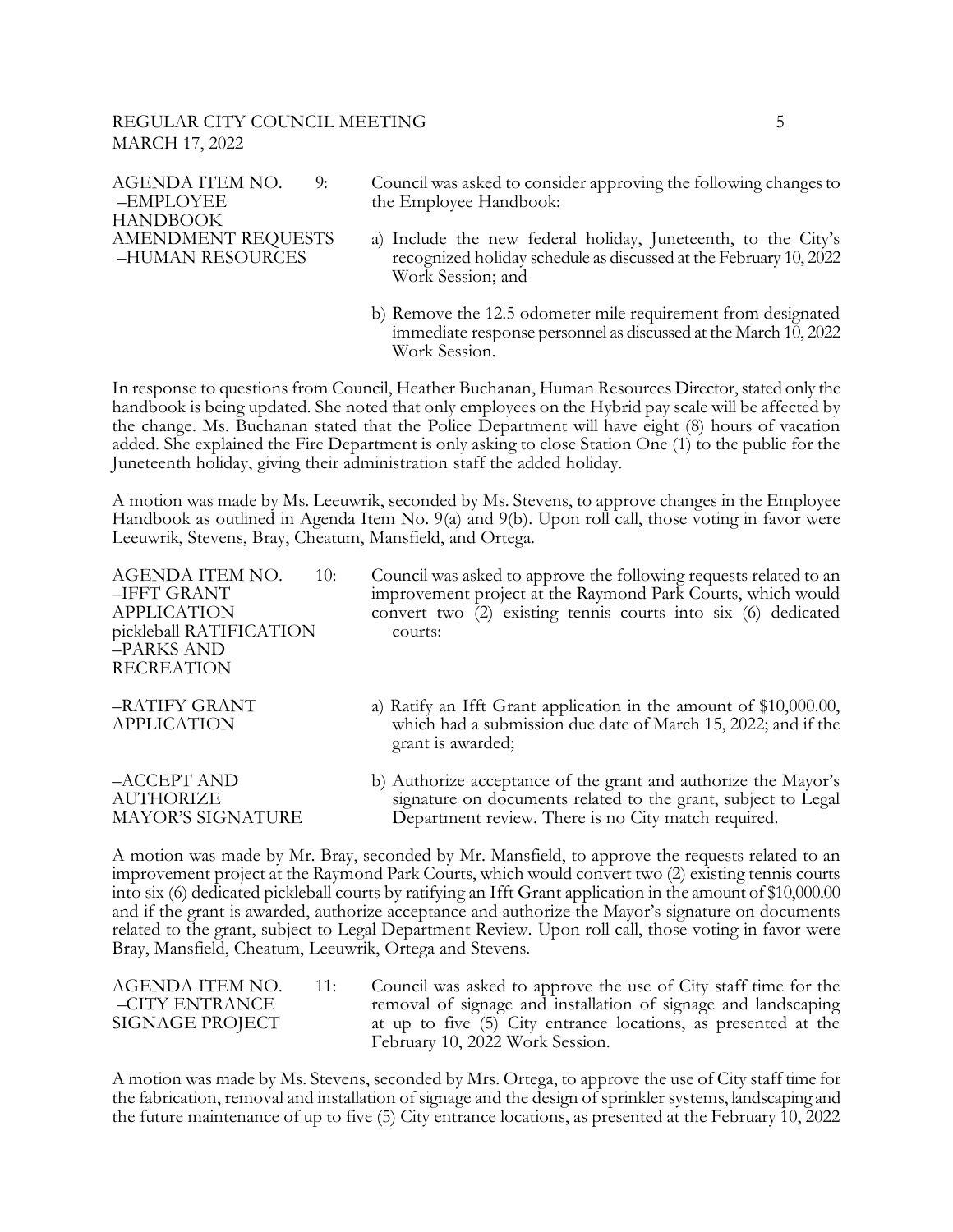### REGULAR CITY COUNCIL MEETING 6 MARCH 17, 2022

Work Session. Upon roll call, those voting in favor were Stevens, Ortega, Bray, Leeuwrik and Mansfield. Mr. Cheatum voted in opposition of the motion. The motion passed.

OF LANDS in-kind services.

AGENDA ITEM NO. 12: Council was asked to ratify the execution of a Memorandum of –MEMORANDUM OF Understanding (MOU) between the City of Pocatello and Idaho UNDERSTANDING (MOU) Department of Lands, subject to Legal Department review. The RATIFICATION FOR MOU provides for reimbursement of \$60,000.00 for expenses MOU provides for reimbursement of \$60,000.00 for expenses REMOVAL related to Russian Olive removal in the City Creek area. The REIMBURSEMENT contract for the work has been previously approved by Council –IDAHO DEPARTMENT and is in process. The required 10% match will be provided through

A motion was made by Mr. Bray, seconded by Mrs. Ortega, to ratify the execution of a Memorandum of Understanding (MOU) between the City of Pocatello and Idaho Department of Lands, subject to Legal Department review and that the MOU provides for reimbursement of \$60,000.00 for expenses related to Russian Olive removal in the City Creek area as outlined in Agenda Item No. 12. Upon roll call, those voting in favor were Bray, Ortega, Cheatum, Leeuwrik, Mansfield and Stevens.

AGENDA ITEM NO. 13: Council was asked to approve and authorize the Mayor to sign a –TRANSPORTATION transportation agreement with SkyWest Airlines to provide once AGREEMENT WITH daily air service between Pocatello and Salt Lake City. If costs SKYWEST AIRLINES exceed revenue, the City will pay a subsidy to SkyWest for the –AIRPORT service. The term of the agreement will be 12 months or until the subsidy funds have been exhausted, whichever comes first. The maximum subsidy for the 12-month period is \$800,000.00.

As announced earlier, Agenda Item No. 13(b), approving the use of Airport reserve funds, up to a maximum of \$800,000.00 as needed for operational costs during the 12-month period, had been pulled from the agenda.

A motion was made by Ms. Leeuwrik, seconded by Mr. Cheatum, to approve and authorize the Mayor to sign a transportation agreement with SkyWest Airlines to provide once daily air service between Pocatello and Salt Lake City and if costs exceed revenue, the City will pay a subsidy to SkyWest for the service and the term of the agreement will be for 12 months or until the subsidy funds have been exhausted, whichever comes first. The maximum subsidy for the 12-month period is \$800,000.00. Funds are available through ARPA funding.

Council discussed the pros and cons of not having a commercial air service, including the economic impacts, Federal funding, flight times, SkyWest's future and COVID-19's impact on the airline industry.

In response to a question from Council, Kristy Heinz, Airport Management Assistant, stated that SkyWest will provide a quarterly invoice and update.

Ms. Leeuwrik's motion was voted upon at this time. Upon roll call, those voting in favor were Leeuwrik, Cheatum, Bray, Mansfield and Stevens. Mrs. Ortega voted in opposition to the motion. The motion passed.

Mrs. Ortega exited meeting at 7:03 p.m.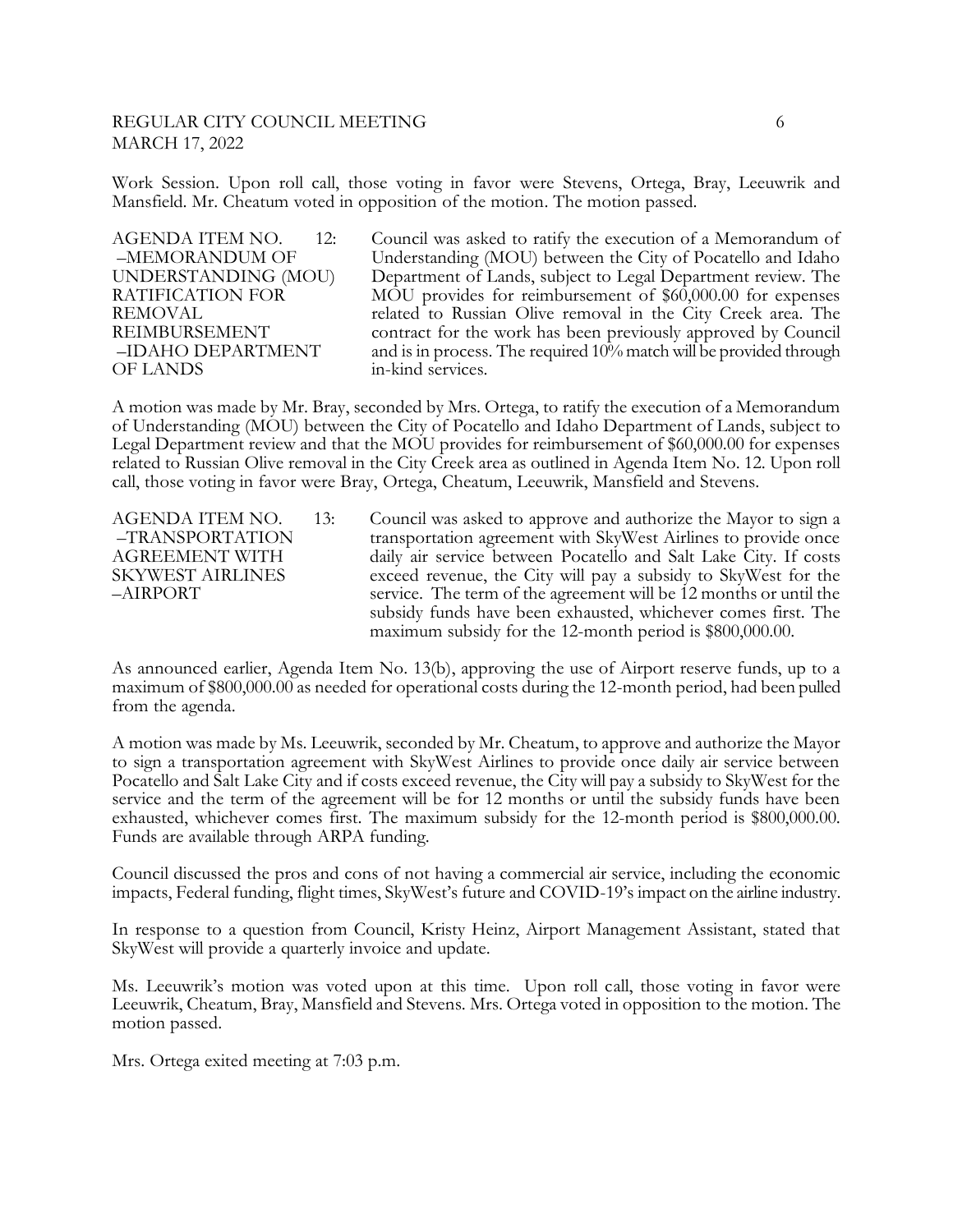# REGULAR CITY COUNCIL MEETING **7** MARCH 17, 2022

–POCATELLO REGIONAL AIRPORT

AGENDA ITEM NO. 14: Council was asked to approve and authorize the Mayor to sign, –IDAHO POWER subject to Legal Department review, an Idaho Power utility EASEMENT easement at the Pocatello Regional Airport.

A motion was made by Mr. Cheatum, seconded by Mr. Mansfield, to approve and authorize the Mayor to sign, subject to Legal Department review, an Idaho Power utility easement at the Pocatello Regional Airport. Upon roll call, those voting in favor were Cheatum, Mansfield, Bray, Leeuwrik and Stevens. Mrs. Ortega was not present for the vote.

–POLICE DEPARTMENT Year 2022 budget.

AGENDA ITEM NO. 15: Council was asked to approve a piggy-back bid, Sourcewell Contract –PIGGY-BACK #010920-SPC, for the purchase of Spacesaver shelving systems for BID AND PURCHASE Police Department evidence storage in the amount of \$108,430.79, OF SPACESAVER and if accepted, authorize the Mayor to sign the necessary SHELVING FOR documents, subject to Legal Department review. The price includes EVIDENCE STORAGE shipping and installation of the units in three (3) evidence rooms. ROOMS The amount has been budgeted in the Police Department Fiscal

Mrs. Ortega rejoined the meeting at 7:05 p.m.

A motion was made by Mr. Bray, seconded by Ms. Stevens, to approve a piggy-back bid, Sourcewell Contract #010920-SPC, for the purchase of Spacesaver shelving systems for Police Department evidence storage in the amount of \$108,430.79 and authorize the Mayor to sign the necessary documents, subject to Legal Department review. Upon roll call, those voting in favor were Bray, Stevens, Cheatum, Leeuwrik, Mansfield and Ortega.

| AGENDA ITEM NO.<br>16: | Council was asked to approve a piggy-back bid, Sourcewell Contract |
|------------------------|--------------------------------------------------------------------|
| -PIGGY-BACK BID        | Contract #041521-REH, for the purchase of Rehrig Pacific refuse    |
| <b>ACCEPTANCE AND</b>  | carts in 2022, and if accepted, authorize the Mayor to sign the    |
| PURCHASE OF REFUSE     | necessary documents, subject to Legal Department review. The       |
| CARTS.                 | Sanitation Department purchases carts by the truckload throughout  |
| –SANITATION            | the year, as needed. Funds for the purchases have been budgeted in |
| <b>DEPARTMENT</b>      | the Sanitation Department Fiscal Year 2022 budget.                 |

A motion was made by Ms. Leeuwrik, seconded by Mr. Mansfield, to approve a piggy-back bid, Sourcewell Contract #041521-REH, for the purchase of Rehrig Pacific refuse carts in 2022 and authorize the Mayor to sign the necessary documents, subject to Legal Department review. Upon roll call, those voting in favor were Leeuwrik, Mansfield, Bray, Cheatum, Ortega and Stevens.

AGENDA ITEM NO. 17: Council was asked to consider the recommendations of staff for the  $-2022$  SANITARY following requests regarding the 2022 Sanitary Sewer Rehabilitation SEWER (CIPP) Project: REHABILITATION (CIPP) PROJECT

TECHNOLOGIES

- following requests regarding the 2022 Sanitary Sewer Rehabilitation
- –ACCEPT LOW a) Accept the low responsive bid received on February 17, 2022 RESPONSIVE BID from Insituform Technologies for the total bid amount of –INSITUFORM \$430,425.00; and if the bid is accepted;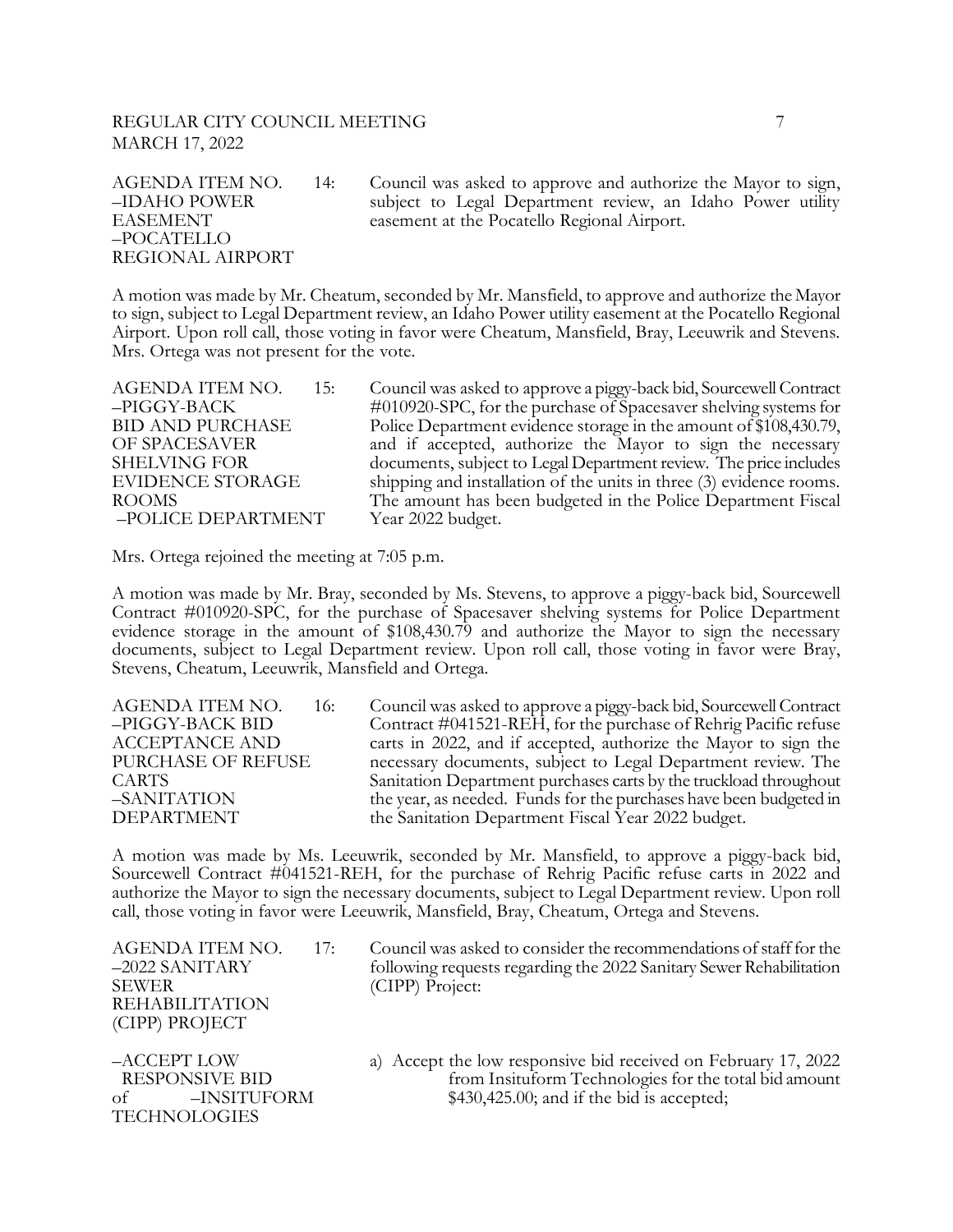#### REGULAR CITY COUNCIL MEETING **8** 8 MARCH 17, 2022

# TECHNOLOGIES

–AUTHORIZE b) Authorize the Mayor's signature on an Agreement between the MAYOR'S SIGNATURE City of Pocatello and Insituform Technologies in the amount of ON AGREEMENT \$430,425.00 for the 2022 Sanitary Sewer Rehabilitation (CIPP) –INSITUFORM Project, subject to Legal Department review.

The project includes rehabilitating 35 degraded sanitary sewer main lines with a cured in place pipe (CIPP) system. If approved, the work will begin in June 2022 and will be completed by the end of September 2022. Funds for this project have been budgeted in the Water Pollution Control (WPC) Fiscal Year 2022 Capital budget.

A motion was made by Mr. Bray, seconded by Mr. Cheatum, to accept the low responsive bid from Insituform Technologies and authorize the Mayor's signature on an Agreement between the City of Pocatello and Insituform Technologies in the amount of \$430,425.00, subject to Legal Department review. Upon roll call, those voting in favor were Bray, Cheatum, Leeuwrik, Mansfield, Ortega and Stevens.

–CLARK STREET ADA Project: IMPROVEMENT PROJECT

AND CONSTRUCTION, LLC.

- AGENDA ITEM NO. 18: Council was asked to consider the recommendations of staff for the –BID/AGREEMENT following requests regarding the Clark Street ADA Improvement
- –ACCEPT LOW a) Accept the low responsive bid received on February 23, 2022 RESPONSIVE BID from M & S Development and Construction, LLC. in the amount –M & S DEVELOPMENT of \$295,279.23; and if accepted

-M & S DEVELOPMENT Legal Department review. AND CONSTRUCTION, LLC.

–AUTHORIZE b) Authorize the Mayor's execution of the on an Agreement MAYOR'S EXECUTION between the City of Pocatello and M & S Development and OF AGREEMENT Construction, LLC. in the amount of \$295,279.23, subject to

Funding for 80% of this project will come from Idaho Transportation Authority 5310 Grant, with a 20% City match.

A motion was made by Ms. Leeuwrik, seconded by Mr. Mansfield, to accept the recommendations of staff and approve the requests regarding the Clark Street ADA Improvement Project as outlined in Agenda Item No. 18(a) and 18(b), subject to Legal Department review. Upon roll call, those voting in favor were Leeuwrik, Mansfield, Bray, Cheatum, Ortega and Stevens.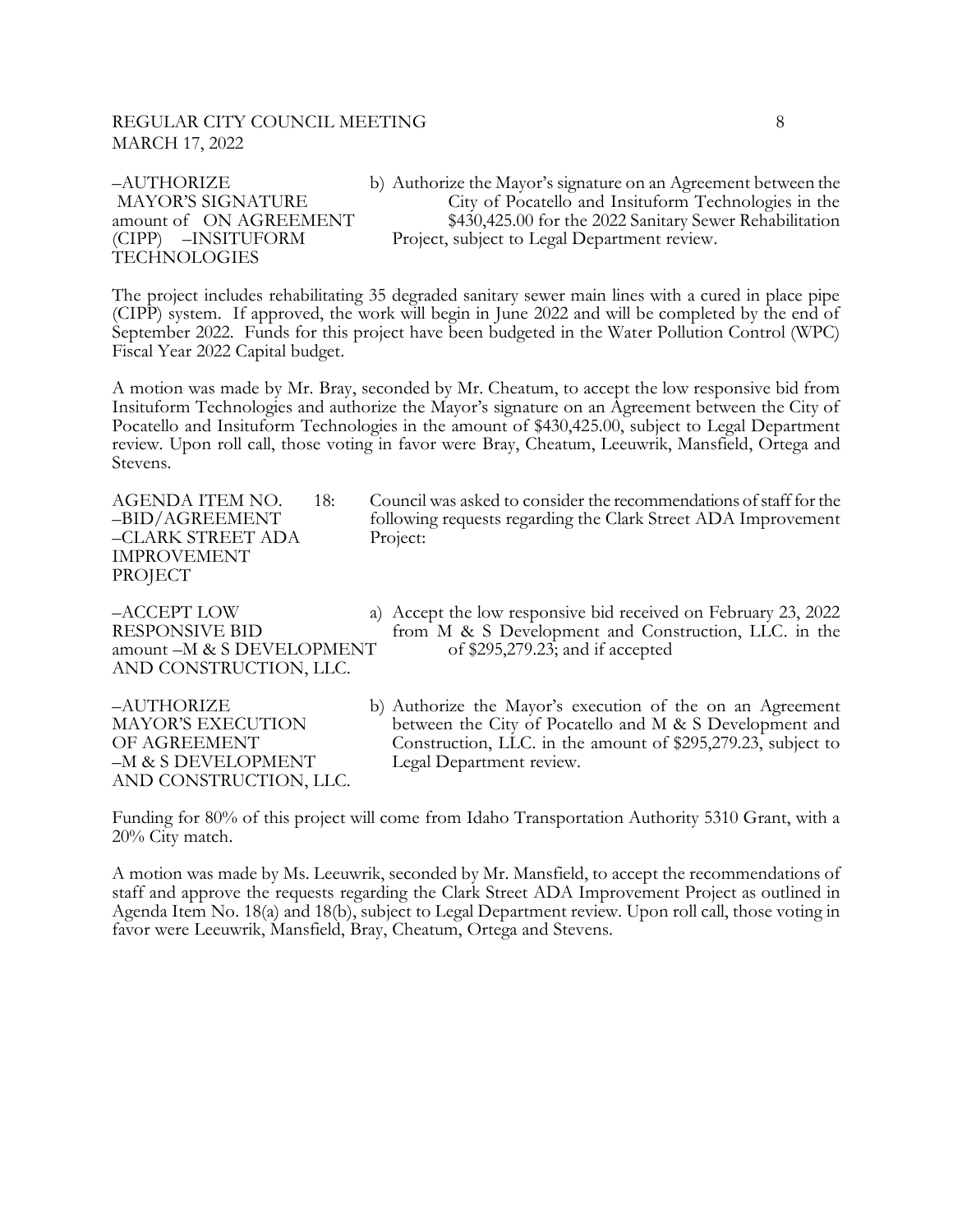# REGULAR CITY COUNCIL MEETING 9 MARCH 17, 2022

AGENDA ITEM NO. 19: Council was asked to consider the following ordinances: ORDINANCES

WEST OF PORTNEUF Mixed Use (MU). PORTNEUF WELLNESS **COMPLEX** 

–AMENDING (a) An ordinance amending the Comprehensive Plan Land Use COMPREHENSIVE Map for property located east of Interstate-15 and west of the PLAN LAND USE MAP Portneuf Wellness Complex by designating approximately 12.03 –EAST OF I-15 AND acres of land as Employment (E) and approximately 54.01 acres as

A motion was made by Mr. Bray, seconded by Mr. Cheatum, that the ordinance, Agenda Item No. 19(a), be read only by title and placed on final passage for publication and that only the ordinance summary sheet be submitted for publication. Upon roll call, those voting in favor were Bray, Cheatum, Leeuwrik, Mansfield, Ortega and Stevens.

Matt Kerbs, Deputy City Attorney, read the ordinance by title.

Mayor Blad declared the final reading of the ordinance amending the Comprehensive Plan Land Use Map for property located east of Interstate-15 and west of the Portneuf Wellness Complex by designating approximately 12.03 acres of land as Employment (E) and approximately 54.01 acres as Mixed Use (MU). Mayor Blad asked, "Shall the ordinance pass?" Upon roll call, those voting in favor were Bray, Cheatum, Leeuwrik, Mansfield, Ortega and Stevens. Mayor Blad declared the ordinance and summary sheet passed, that it be numbered 3087 and that the ordinance summary sheet be submitted to the Idaho State Journal for publication.

–VACATION OF (b) An ordinance vacating the public's interest in an access and utility easement located across Lots 1 and 2, Block 1, 14th Hole  $-14$ <sup>TH</sup> HOLE Subdivision. SUBDIVISION

A motion was made by Mr. Mansfield, seconded by Mr. Cheatum, that the ordinance, Agenda Item No. 19(b), be read only by title and placed on final passage for publication and that only the ordinance summary sheet be submitted for publication. Upon roll call, those voting in favor were Mansfield, Cheatum, Bray, Leeuwrik, Mansfield, Ortega and Stevens.

Matt Kerbs, Deputy City Attorney, read the ordinance by title.

Mayor Blad declared the final reading of the ordinance vacating the public's interest in an access and utility easement located across Lots 1 and 2, Block 1, 14th Hole Subdivision. Mayor Blad asked, "Shall the ordinance pass?" Upon roll call, those voting in favor were Bray, Cheatum, Leeuwrik, Mansfield, Ortega and Stevens. Mayor Blad declared the ordinance and summary sheet passed, that it be numbered 3088 and that the ordinance summary sheet be submitted to the Idaho State Journal for publication.

–ADOPT 2018 (c) An ordinance amending Title 15, "Buildings and Construction", EDITION OF THE of the Pocatello Municipal Code to adopt the 2018 Edition of the WILDLAND URBAN Wildland Urban Interface Code and approve amendments to the INTERFACE CODE 2018 Edition of the Wildland Urban Interface Code.